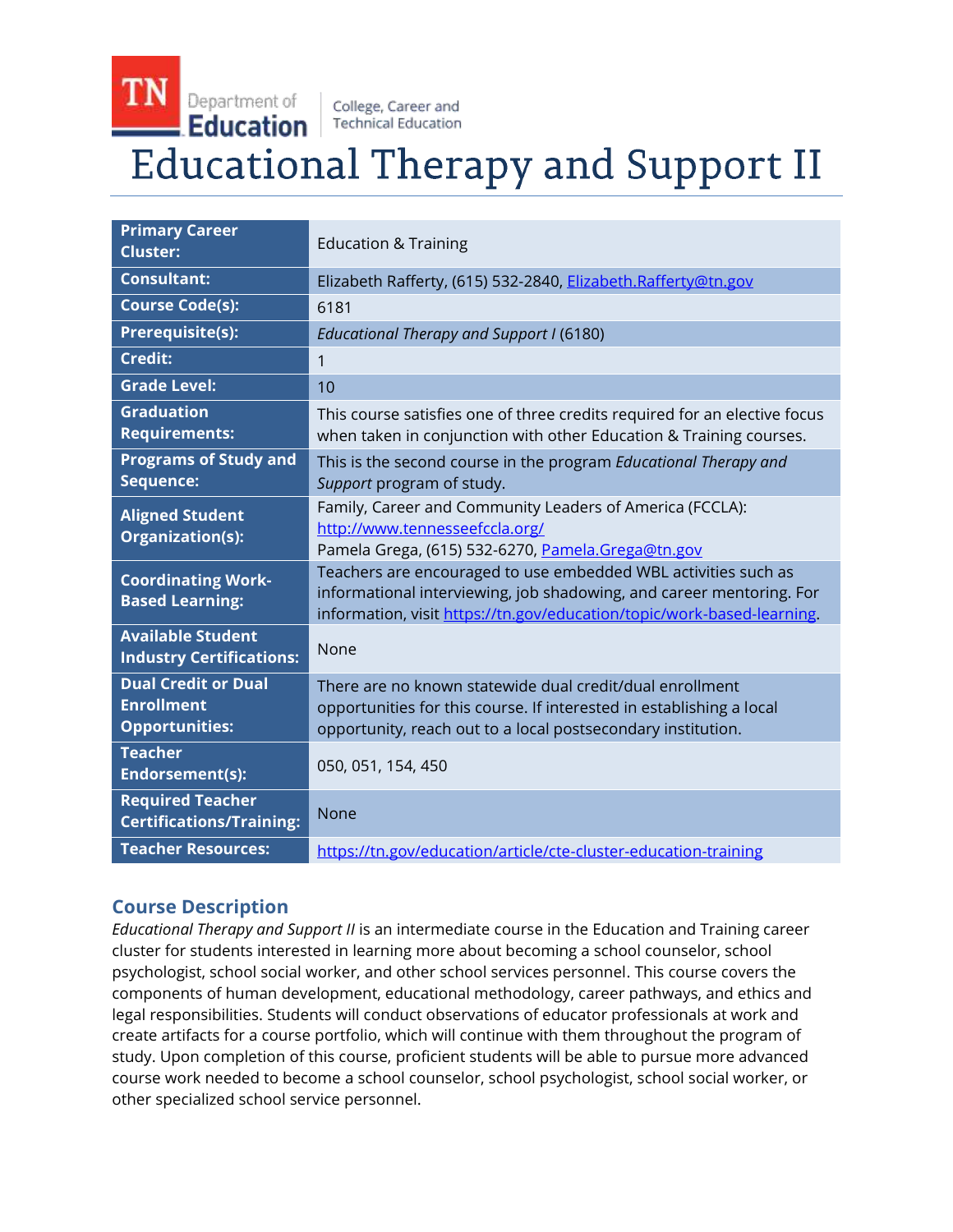### **Program of Study Application**

This is the second course in the *Educational Therapy and Support* program of study. For more information on the benefits and requirements of implementing these programs in full, please visit the Education and Training website at [https://tn.gov/education/article/cte-cluster-education-training.](https://tn.gov/education/article/cte-cluster-education-training)

# **Course Standards**

#### **Human Development**

- 1) Illustrate and describe of the parts of the human brain, detailing their principle functions as they relate to physical, emotional, and cognitive development. Draft a companion representation of the stages of human development. Draw conclusions from informational texts about the most important influences on and relationships among brain development, reasoning capacity, and learning.
- 2) Analyze the factors that contribute to personality and investigate several research-based personality assessment tools. Use evidence from informational texts to support analysis and reflection on the connections among personality, life experience, environment, and brain development.
- 3) Using relevant information from multiple print and electronic resources, compare and contrast the "ages and stages" identified by influential child development theorists. Evaluate the relationship between child development and how children learn and cite textual evidence to support the hypothesis.
- 4) Refer to research on educational theories, analyze the importance of evaluation and application of developmental theories to address problems within a school. Create an illustrative guide to help school-aged (ages six to twelve) students understand reasoning behind consequences of actions or behaviors that will alleviate problems that arise in the future.
- 5) Prepare an informational artifact for teachers justifying activities and techniques that optimize the development of school-age children, include real life examples.

#### **Educational Methodology**

- 6) Compare and contrast a range of learning styles identified in relevant education research. Synthesize information about the characteristics of each learning style, such as examples of teaching methods and assignments in an informative text, graphic organizer, or other illustration. Learning styles include:
	- a. Visual/Spatial Learners
	- b. Auditory/Verbal/Linguistic Learners
	- c. Analytic Learners
	- d. Kinesthetic or Tactile Learners
	- e. Global Learners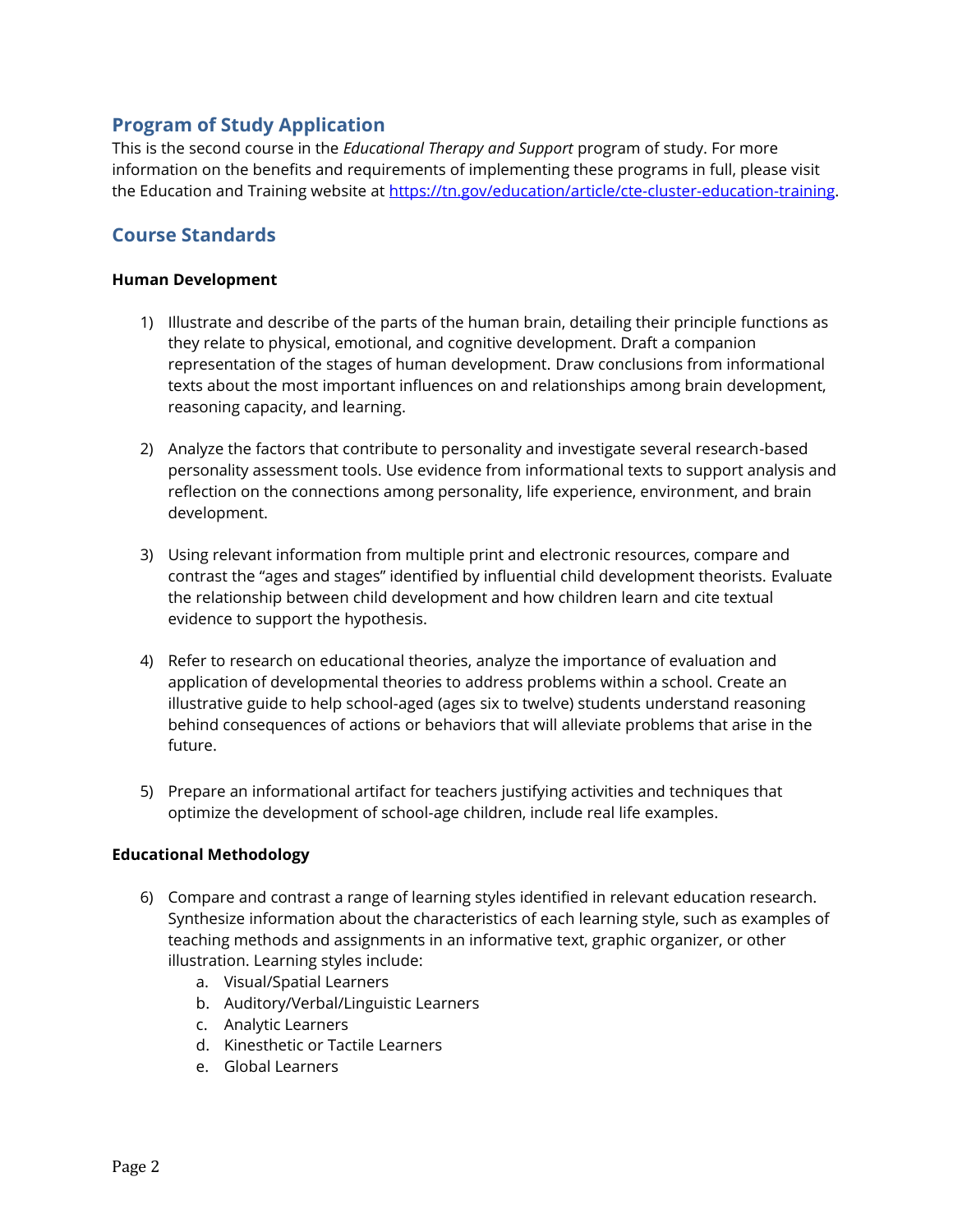- 7) Using academic journals and news articles, investigate how social, cultural, and economic factors, including internal and external factors, of the school building influence student learning and student behavior. Assess the extent to which reasoning and evidence in a specific text support the author's claim.
- 8) Citing research from case studies and academic journals, determine the most appropriate methods to address issues of diversity in instructive and culturally sensitive ways. Write recommendations for a diversity policy that contributes to a positive school environment and benefits all students.
- 9) Research and identify an educational issue with conflicting data and viewpoints, explain the similarities and differences. Using inductive and deductive reasoning and citing sources, state a position and describe the effects the position could impose in an educational setting.
- 10) Demonstrate how education professionals utilize perspective-taking and conflict resolution skills to enhance instruction and learner achievement. Using strong communication skills, encourage multiple opinions and feedback from an audience. Identify solutions that meet needs of all parties involved.
- 11) Compare and contrast various types of childhood care services and include information about relevant regulations and licensure requirements. Explain school services personnel responsibilities in an early childhood care facility or program. Example childcare facilities and programs include, but are not limited to, the following:
	- a. Day care centers
	- b. Elementary school
	- c. Head Start
	- d. Montessori School
	- e. Preschool
- 12) Differentiate between formative and summative assessments by comparing and contrasting the characteristics of each and describing appropriate times to employ each in an instructional setting. Articulate how each type of assessment can be used to evaluate, modify, and inform effective instruction and justify their importance.
- 13) Utilizing multiple strategies (e.g., research, observation, interview, or consultation), determine the needs of diverse learners. Appraise multiple assessment tools, including state and federal assessments, and identify and explain the process to align and modify assessment tools to learner needs and characteristics.

### **Ethics and Legal Responsibilities**

14) Research the Children's Internet Protection Act (CIPA) from the Federal Communication Commission (FCC) and other informational texts on internet safety for students. Synthesize and create acceptable-use policies for students that are appropriate at different developmental milestones.